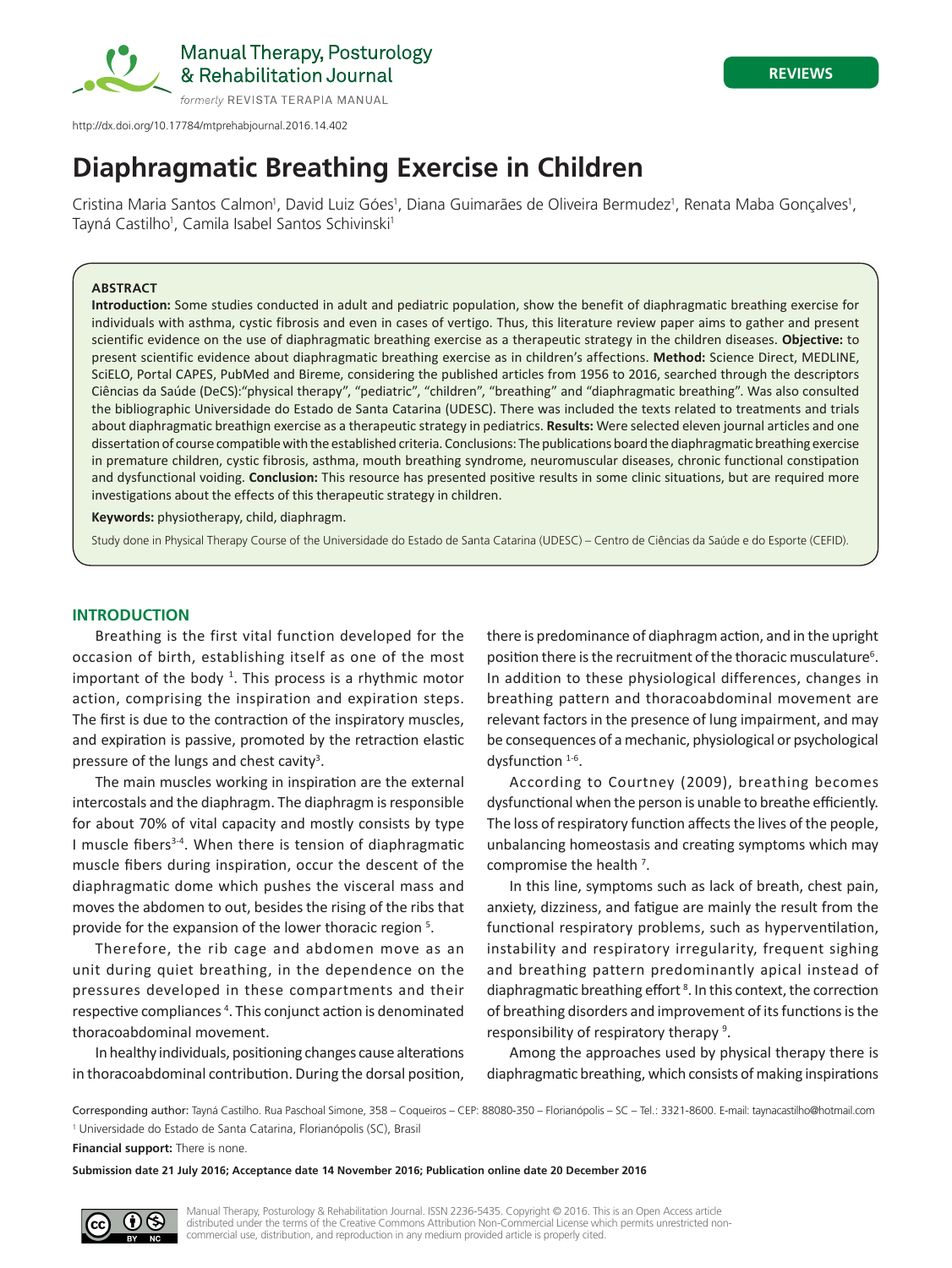

using only the abdominal wall and reducing the movement of the upper thoracic region, with a volume normal current and passive expirations<sup>10</sup>. Patients with respiratory distress can benefit from this technique positions, such as sitting or standing, which optimize the stress-length relation of diaphragm, facilitating contraction  $11$ .

Some studies conducted in adult and pediatric population, show the benefit of diaphragmatic breathing exercise for individuals with asthma, cystic fibrosis and even in cases of vertigo 12-13-14.

Thus, this literature review paper aims to gather and present scientific evidence on the use of diaphragmatic breathing exercise as a therapeutic strategy in the children diseases.

# **METHOD**

## **SOURCES OF DATA**

This is a review article using the following electronic databases: Science Direct, MEDLINE, SciELO, Portal Capes, PubMed, Bireme and PEDro. The keywords, used to search for articles, according to the Descriptors Health Sciences (DeCS), consulted in isolation or combined in different ways to each other, were: "fisioterapia respiratória", "pediatria", "crianças", "respiração", " respiração diafragmática" and their corresponding terms in the English language "physical therapy ", "chest physiotherapy", "pediatrics", "children", "breathing", "diaphragmatic breathing". The bibliographic collection ofthe State University of Santa Catarina (UDESC) was also consulted.

Among the identified publications, the Portuguese and English were selected, published between 1956 and 2016, involving literature reviews, treatments and clinical trials related to the use of diaphragmatic breathing as a therapeutic strategy in the general pediatric context or directed to children lung diseases.

# **RESULTS**

# **DATA SUMMARY**

The search in the databases identified 2359 articles, but only five national articles were included in this review, six international articles and one thesis (Figure 1). This material was characterized by presenting studies that prioritized normal and altered respiratory function, due to some childhood respiratory disease as well as studies that evaluated the use of diaphragmatic respiratory training (diaphragmatic exercise) as a physiotherapeutic action in respiratory diseases in children, combined or not with other physiotherapeutic interventions. Most of the studies were conducted in patients with respiratory diseases such as asthma and cystic fibrosis, in addition to conditions such as prematurity and mouth breathing syndrome.



**Figure 1 -** Diagram of the process conducted for selection and inclusion of studies.

It was observed that much of the literature discourse about the structure and function of diaphragm in breathing. In this line, some clinical situations present specificities regarding to the commitment of diaphragmatic breathing, such as: premature infants, chronic respiratory diseases (asthma and cystic fibrosis), mouth breathing syndrome, neuromuscular diseases, as well as and chronic functional constipation and urinary dysfunctions. These are the conditions under which scientific papers are conducted.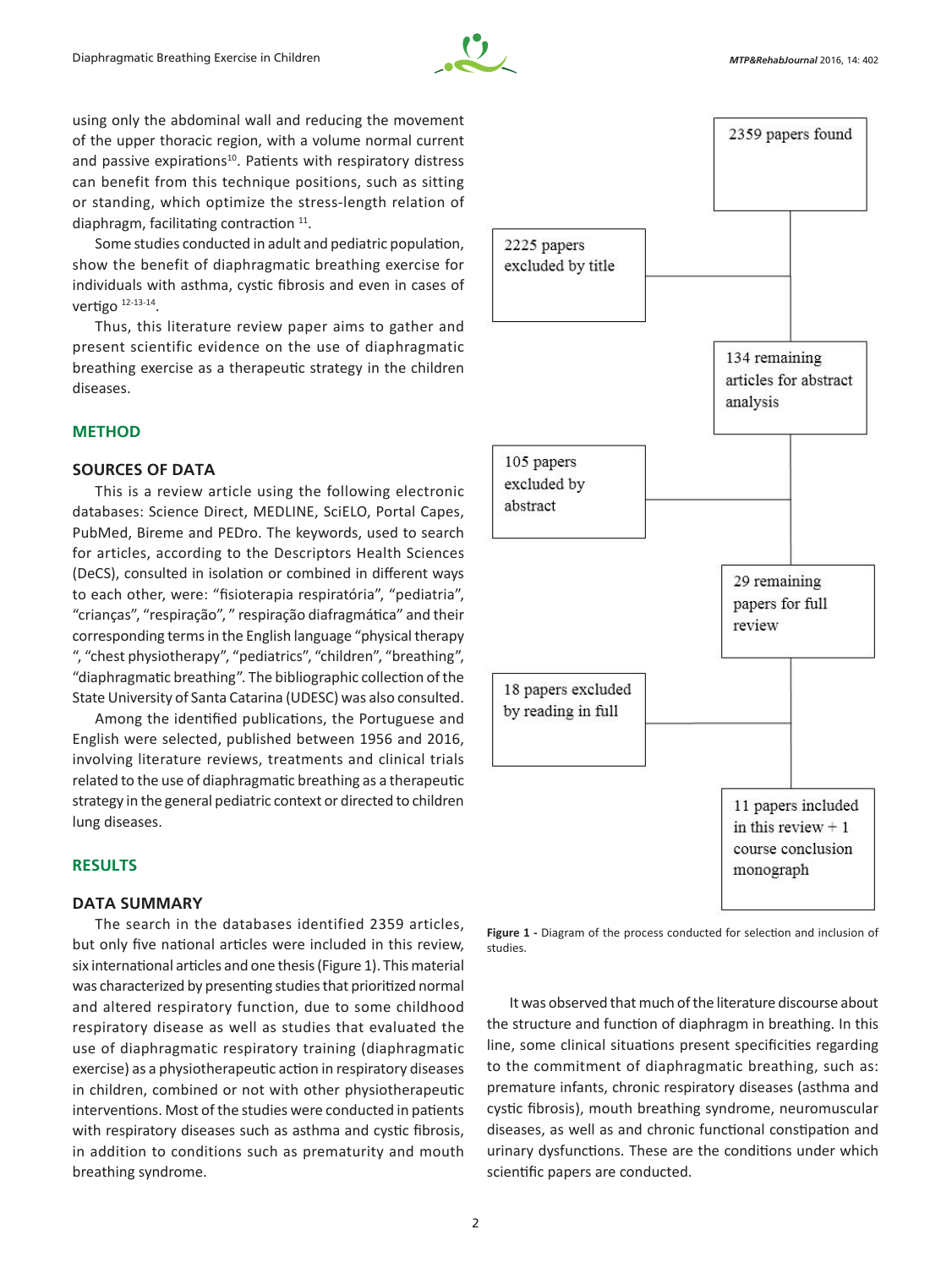## **DISCUSSION**

#### **Premature children**

The premature child is very susceptible to develop respiratory insufficiency due to its anatomical, physiological and immunological characteristics. They present an atrophic or undeveloped diaphragm, which is subject to early fatigue in situations of increased work of breathing, in which this is one of the reasons for the high prevalence of sleep apnea in premature infants<sup>15</sup>. Despite knowledge about this vulnerable respiratory pattern, the application of resources and techniques directed to the diaphragm muscle is restricted in this population.

Facilitation strategies and manual support are proposals in order to improve the capacity of the respiratory muscles through the adaptation of thoracoabdominal biomechanic<sup>16</sup>. In this sense, the Rebalancing Thoracoabdominal method (RTA) proposes the recovery of synergism between the thorax and the abdomen, through the structuring of biomechanical ventilation arrangements which favor pulmonary ventilation and incorporate a breathing with minimal effort to sensory motor activity suitable to the chronological age of the patient<sup>16</sup>.

Demonstrating that the RTA method minimizes the e breathing effort, a controlled clinical trial, randomized of Roussenq et al (2013), performed the RTA in premature newborns (NB). In NB who underwent the RTA it was found a significant decreasing in respiratory rate and dyspnea, analyzed by the Bulletin of Silvermann-Andersen<sup>17</sup>.

## **Cystic fibrosis**

In patients with cystic fibrosis, respiratory mechanics is changed due to bronchial obstruction, which causes the diaphragm is lowered and come into mechanical disadvantage, which favors the use of accessory muscles<sup>18</sup>.

In these patients, as mentioned in the booklet of the International Physiotherapy Group for Cystic Fibrosis(IPG/CF), some techniques are applied in order to mobilize and remove excess bronchial secretions, such as the Active Cycle of Breathing Techniques (ACBT)<sup>19</sup>. The active cycle of breathing components are: respiratory control, exercises for chest expansion and the positive expiratory pressure technique<sup>12</sup>, being the first intervention which should be emphasized in the cycle. It is a sequence of diaphragmatic breaths, or diaphragm exercises, which is considered the standby period of the most active parts of the cycle.

This technique has a good acceptance in relation to the mobilization of secretions, especially when patients have pulmonary exacerbation<sup>20-21</sup>. However, the studies do not addresses what are the effects of diaphragmatic breathing exercise, which compound the ACBT, in cystic fibrosis individuals, as they have changes of respiratory mechanics. Thus, it is relevant the conduct of studies which analyze the isolated effects of diaphragmatic breathing, in the recovery and maintenance of thoracoabdominal mechanics.

## **Asthma**

Asthmatic patients present impairment in the two phases of breathing. The inspiration increases and becomes more superficial, and the expiration is longer and ineffective, which generates the picture of pulmonary hyperinflation. The ventilatory mechanics changes due to the lowering of the diaphragmatic dome and reducing of its movement during respiration, damaging the basal ventilation $22$ .

Guimarães (1983) affirm that the use of diaphragmatic breathing exercises improves respiratory function in asthmatic children<sup>22</sup>. This technique helps to improve the movement of the chest and distribution of ventilation, making a most economical breathing, since the diaphragm is largely responsible for the chest expansion in normal breathing<sup>22-23</sup>.

The Paulin et al (2001) study reported the case of a child 11 years diagnosed with asthma, which was submitted to respiratory therapy. One of the conduct purposed to that patient was the achievement of diaphragmatic reeducation in the supine position and lateral decubitus right and left. As a result of this treatment program, there was control of respiratory crises, improved life quality and ability to perform life daily activities (LDA). The authors affirm that the exercises with breath control, in addition to assist in rhythm and respiratory flow, favor pulmonary ventilation and assist in airway clearance and sputum secretion $24$ .

Another analytical study, randomized trial, examined the effects of a physical therapy program consisting of inspiratory muscle training (IMT) and respiratory exercises on muscle strength, peak expiratory flow (PEF) and severity variables in 50 children with asthma, which they were divided into control group and IMT group. Breathing exercises consisted of fractionated inspiration, pursed lips and diaphragmatic breathing, focusing on rehabilitation and respiratory awareness. A significant increase in the maximum respiratory pressure values(MIP and MEP), providing an improvement in airway obstruction, evidenced by PEF and severity variables<sup>25</sup>. The authors attributed the positive outcome of the MIP, not only to IMT, but also to use of breathing exercises in which, probably, promote awareness and respiratory rehabilitation, leading to a biomechanical readjustment and specific training of desired muscle<sup>25</sup>.

## **Mouth Breathing Syndrome**

In mouth breathing children, there is a change in breathing capacity, which may cause atrophy in the respiratory functional muscles, sagging and abdominal protrusion<sup>27</sup>. Cardoso and Montemezzo (2005) found in a study with eleven children diagnosed with this syndrome, significant increase in respiratory muscle strength after respiratory therapy, which included ventilatory awareness exercises, postural correction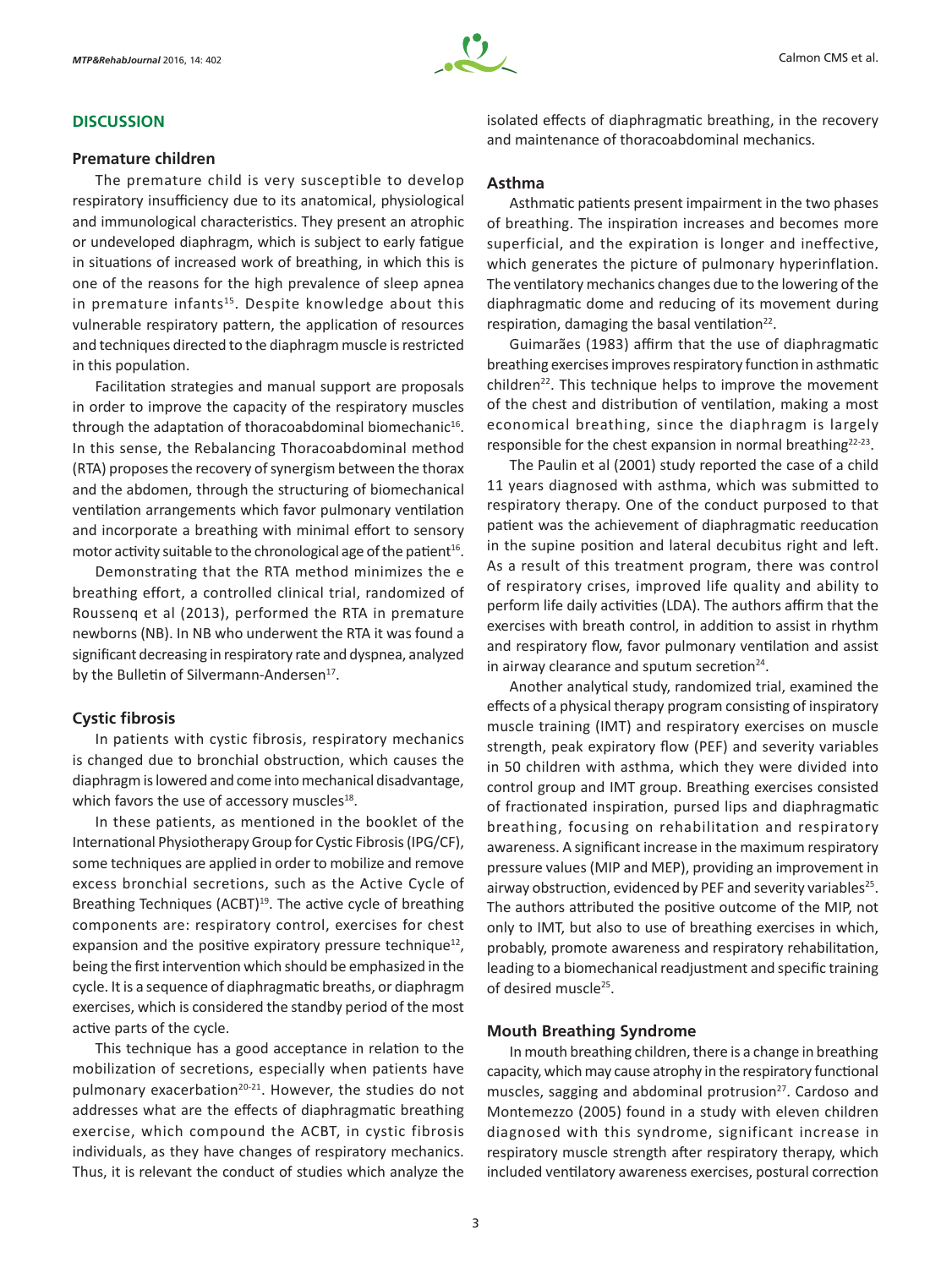

and aerobic exercise, in which the first procedure appears to refer the exercise diaphragmatic $27$ .

In the study by Correa and Bérzin (2008), 19 children with syndrome of mouth breathing were evaluated with surface electromyography before and after a physical therapy program, in which consisted in stretching and strengthening exercises on Swiss Ball, associated with diaphragmatic breathing with manual stimulation. The aim of the study was to evaluate the recruitment of cervical muscles during nasal breathing, and there was a significant reduction in muscle action after physiotherapy treatment<sup>28</sup>.

#### **Neuromuscular diseases**

Respiratory complications in patients with muscular dystrophy involve an alteration of respiratory muscles which change the respiratory mechanics, with reduced ventilation and tidal volume, ineffective cough and commitment of the other variables of the breathing pattern, which determine the development of pneumonia and respiratory failure<sup>29-30</sup>.

Thus, Siegel (1975) affirm that when patients use effectively the diaphragm during breathing, less muscle work is required for proper ventilation, therefore the respiratory function in children with muscular dystrophy may be improved with emphasis on realization of diaphragmatic breathing<sup>31</sup>. Despite this observation, there are few papers reporting or investigating this relation.

# **Chronic functional constipation and micturition dysfunction**

The superficial and deep abdominal muscles, in addition to the diaphragm and pelvic floor muscle, form a unit which regulates evacuation and stimulate peristalsis $32$ . Thus, the combination of exercises that stimulate and relax the abdominal muscles, which indirectly act on the pelvic floor, associate with diaphragmatic breathing, may help gut contraction and bring relief to patients with chronic functional constipation.

The randomized controlled trial of Silva and Motta (2013) aimed to verify the effect of abdominal muscle training, abdominal massage and diaphragmatic breathing in pediatric patients with chronic functional constipation. Patients between four and 18 years of age were randomized to the physiotherapy group or medical treatment group. The medical treatment group was subjected to doses of laxatives, high fiber diet, intake of water and sphincter control, and the physiotherapy groups associated medical treatment to a physical therapy protocol. Each intervention was described in detail, including diaphragmatic breathing. A higher frequency of evacuation in physiotherapy group after six weeks of treatment was  $observed<sup>33</sup>$ .

Zivkovic et al (2012) conducted a research in children with micturition dysfunction, in order to investigate the function of the abdominal and pelvic floor training. The diaphragmatic

breathing exercise was inserted in the treatment protocol, in which it was extremely described, as well as the previous study. After a year of treatment most children did not present urinary incontinence, nocturnal enuresis and urinary tract infections. The authors affirm that the pelvic floor exercises and diaphragmatic breathing are simple and may be applied in children over five years, in addition, the help to relax the abdominal muscles, influencing in urination and defecation $32$ .

#### **Final considerations**

Most studies address physical therapy programs, including various features and physical therapy techniques, in which the diaphragmatic breathing exercise is one of conducts used in treatment. It is necessary to develop research that addresses this intervention in an isolated way in children. Also, in most studies, there is not a detailed description of this technique.

Although there is no much evidence on the effects of this therapy, this is widely used in day-to-day professional and some authors recognize its importance in the adaptation of the thoracic and abdominal biomechanics and its effect of enhancing the strengthening of respiratory muscles<sup>25</sup>, in addition to favor ventilation and auxiliary in clearing in airway24.

It is also observed that the application of diaphragmatic breathing exercise is not limited to individuals with respiratory impairment. It was identified two studies which used this technique in order to help in maintenance of the pelvic floor.

#### **CONCLUSION**

This literature review on the diaphragmatic breathing exercises in children with respiratory disorders suggests that this is an important therapeutic strategy for patients in different clinical conditions, especially in patients with asthma, cystic fibrosis, mouth breathing syndrome or who have alterations of thoracoabdominal mechanical. Furthermore, it is noteworthy that it is necessary further researches on the effects of this treatment strategy in children, to complement and evidence the indication of that resource in children as well as establishing a technical standardization.

#### **CONTRIBUTION OF EACH AUTHOR**

CMSC, DLG and DGOB: search for the papers and article production. RMG, TC and CISS: production and article formatting.

#### **CONFLICTS OF INTEREST**

Nothing to declare.

#### **REFERENCES**

- 1. Clifton TS, Rowley J. Breathing pattern disorders and physiotherapy: inspiration for our profession. Phys Ther Rev 2011; 16:75-86.
- 2. Feltrim MIZ, Jardim JRB. Movimento toracoabdominal e exercícios respiratórios: revisão da literatura. Fisioter Pesqui 2004; 11:105-113.
- 3. Presto BLV, Presto LDN. Fisioterapia respiratória. 4th ed. Rio de Janeiro: Elsevier; 2009.